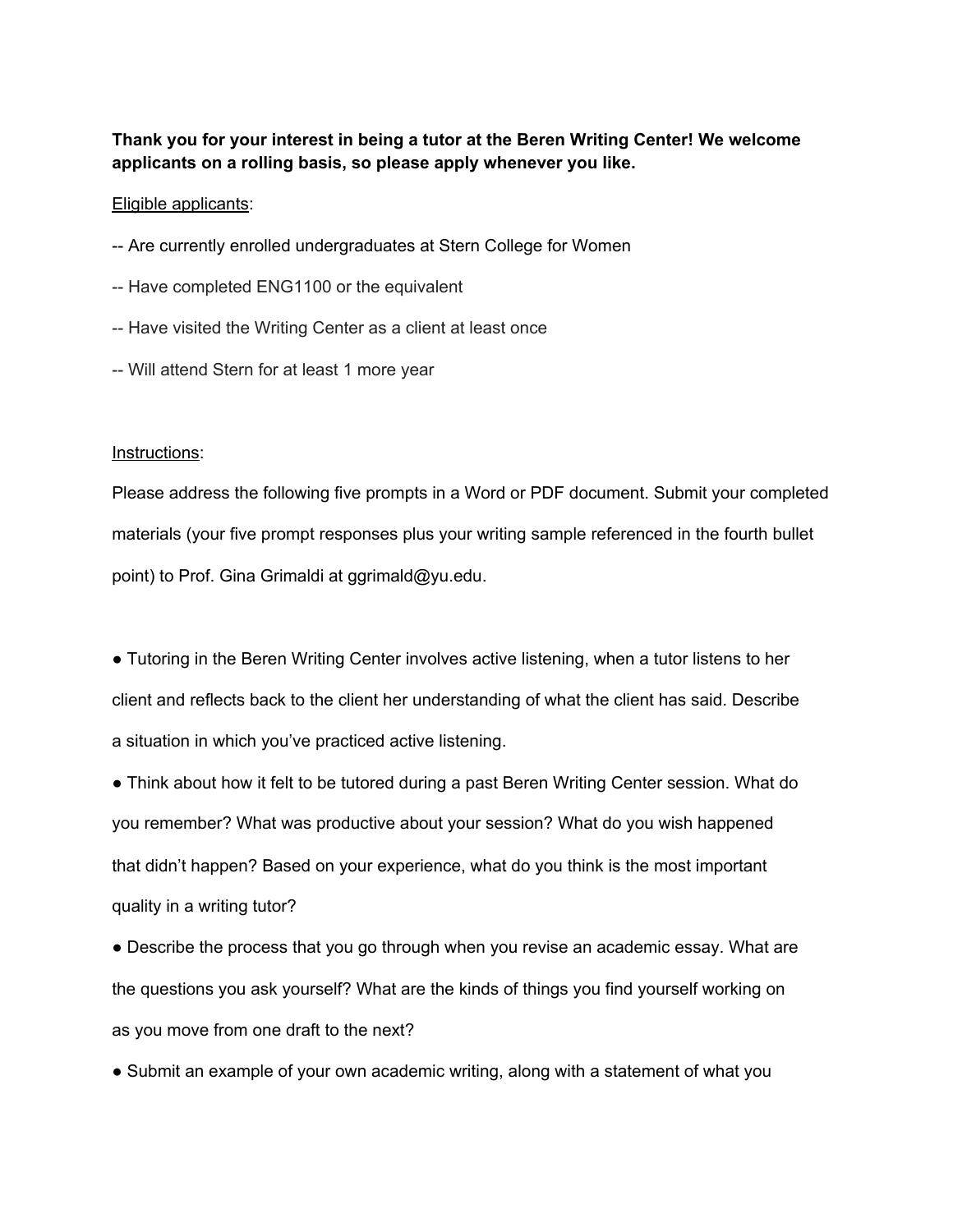would want to revise.

● Respond to the below Sample Student Essay, considering the following: based on what you see in the draft, describe the stage that the writer is at in her process (i.e., is she brainstorming or pre-writing? Is this a final draft? something in between?) What is something this writer has done well? What are the two most important things to work on in this paper and why? How would you go about talking about these issues with a student?

#### Sample Student Essay:

#### The Great Gatsby Close Reading Essay

In F. Scott Fitzgerald's novel, *The Great Gatsby* the narrator and one of the main characters in the book is Nick Caraway. Nick leaves his life in the Midwest to move to New York and learn the bond business. Nick grew up in a pretty well-off family, not rich but not poor. Nick is portrayed to be someone who is not the type of person to get involved in a lot of drama. He is an overall well-rounded man. Nick lives in a tiny, low income home by Gatsby's huge mansion. By just looking at where he lives, it is clear that he is very different from Gatsby and Tom. Nick seems very reserved, quiet and definitely not rich. However, in chapter two of the novel, when Tom brings him along to his apartment in New York City, instead of hating every minute of it and wanting to go home, he gets into the party (29). The party itself seems very childish and not a party that you would find a bunch of working adults at, let alone Nick. Nick is willingly dragged into this party, he did not insist on leaving early, as a matter of fact he even stays out all night and has to take a very late train back home. Nick sees this world as a fantasy. Not necessarily a good fantasy. It's a place where you can escape and do what you, and ultimately be who you want to be want, but it's okay because you have all the money in the world. In chapter one at the meal at the Buchannan's house it is clearly myrtle calling to speak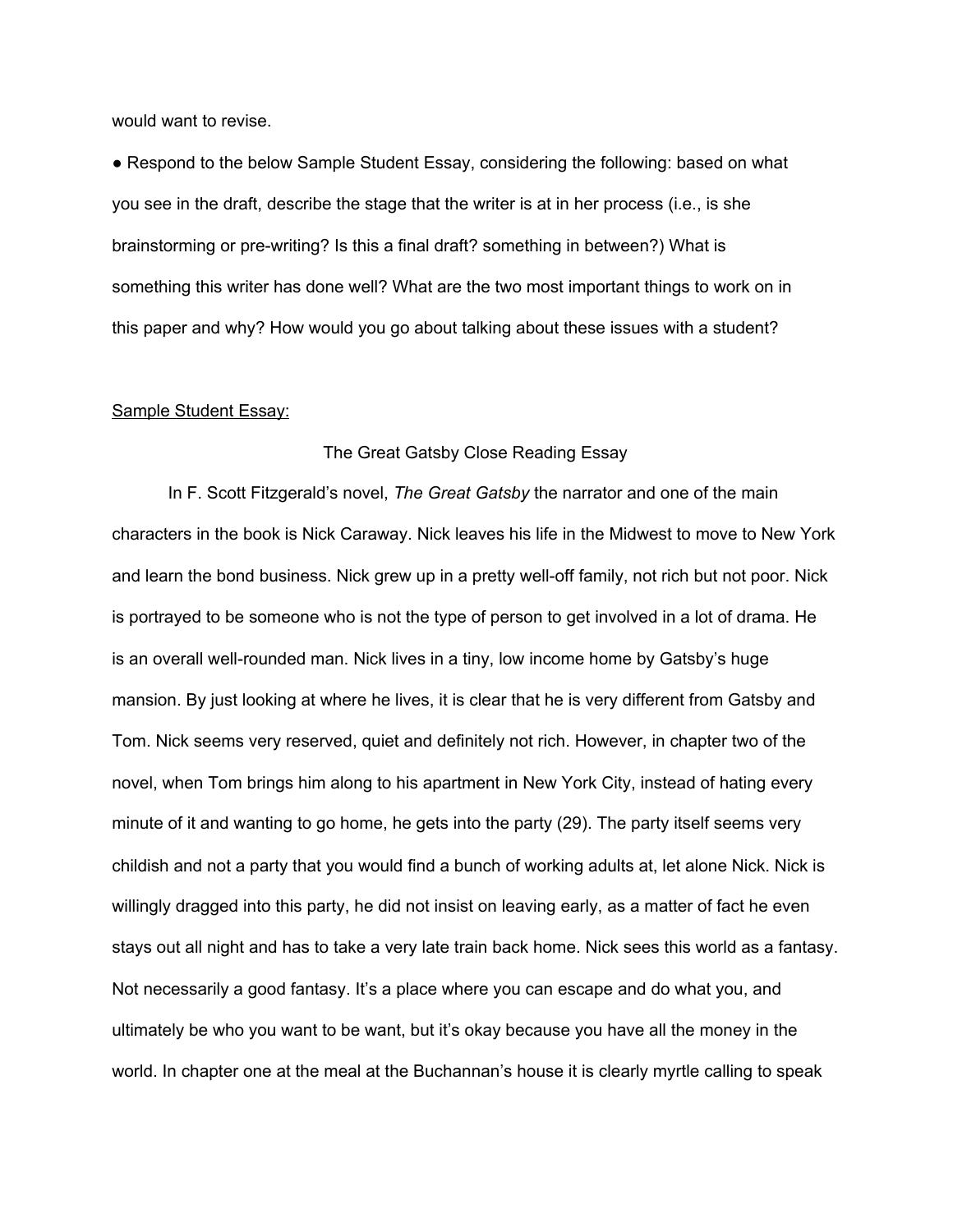to Tom. Daisy knows that Tom is having an affair, yet she doesn't say anything, do anything or try to get him to come clean (14). Daisy does not do anything because she lives this fantasy life. Nick understands that when you live life like this you can really do and get away with anything you want. In the apartment party scene Nick says "I have been drunk just twice in my life, and the second time was that afternoon; so, everything that happened has a dim, hazy cast over it, although until after eight o'clock the apartment was full of cheerful sun" (29). Nick is not the type of person to get drunk, he doesn't party and he doesn't do anything that could get him in trouble. Through close reading of this scene at the apartment it guided me to wonder that if Nick sees this world as the type fantasy that he would not want to live in than why does he want to be involved in the drama? Nick wants to understand this new world and the people inside of it and by doing so he attempts at fitting in.

Nick is trying to understand the people which he now finds himself involved with and why they live the way they live. Nick just moved to this new city, he now has a new life with all these new people. Nick feels like he is a little bit better than everyone else but he just wants to understand them. Again, from the scene in the apartment Nick goes along not because he wants to become friends with all of Tom's friends and to get drunk with them but he wants to see

first-hand why they live with no care in the world. Nick says in the first chapter " In my younger and more vulnerable years my father gave me some advice that I've been turning over in my mind ever since. "Whenever you feel like criticizing any one," he told me, "just remember that all the people in this world haven't had the advantages that you've had" (1). Nick understands what his father tells him. Everyone who Nick is now involved with either grew up very rich and did not have the childhood of a regular family, or they inherited a lot of money as an adult, more than they know what to do with. Nick does not want to judge or criticize anyone but he wants to understand why the live these crazy and sometimes emotionless lives. Nick goes along with all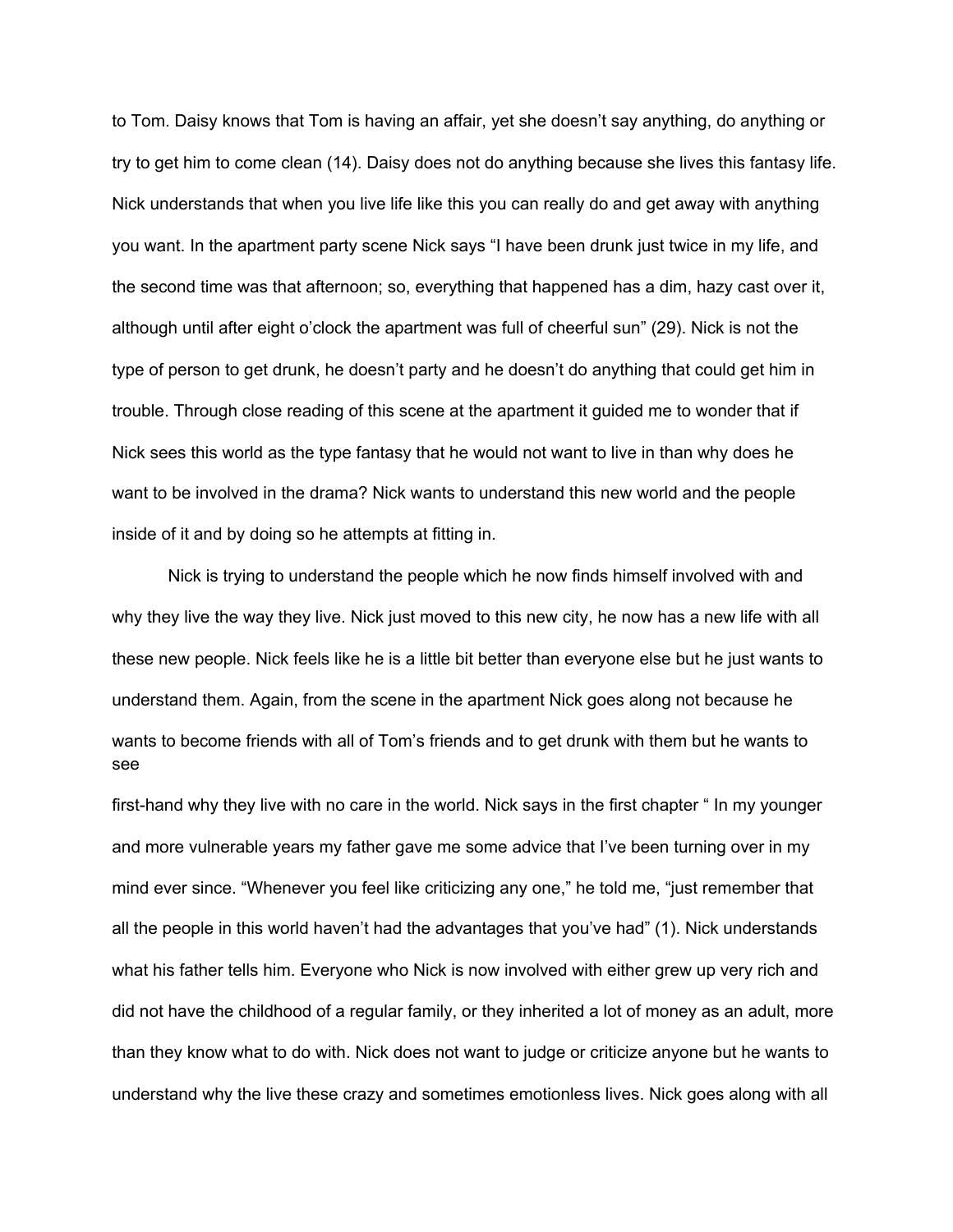the drama and parties to understand what they're doing. What better way to understand the new people than to try and fit in with them.

Nick is like a student at a new school, he just wants to be invited to all the birthday parties and be friends with the cool kids, no matter who they are. It's possible that because Nick is new to the town he will do anything and try anything to attempt at fitting in. In chapter three, when Nick is invited to Gatsby's party he is over excited and is also over analyzing the situation. Nick says,

> I had been actually invited. A chauffeur in a uniform of robin's-egg blue crossed my lawn early that Saturday morning with a surprisingly formal note from his employer: the honor would be entirely Gatsby's, it said, if I would attend his "little party" that night. He had seen me several times, and had intended to call on me long before, but a peculiar combination of circumstances had prevented it signed Jay Gatsby, in a majestic hand (41).

Nick reads the invitation and is so excited that he is finally invited to the famous Gatsby party. This could have been just a friendly invite from his new neighbor but since Nick is so desperate to fit in to this new world, he reads the invitation and dissects it. He even comments on Gatsby's hand writing. No one who is just simply invited to a party analyzes the invitation so closely. Nick just wants to fit in. In chapter four Gatsby takes Nick to lunch and afterward Gatsby comments on the fact that he made Nick a little upset in the car. Nick answers harshly, he says "I don't like mysteries," I answered, "and I don't understand why you won't come out frankly and tell me what you want. Why has it all got to come through Miss Baker?" (71). From Nicks response, it is clear that he has no patience for half answers, the lies, and the drama. He didn't really want to be there with all those people that he has nothing in common with. He just wants to be told the truth, but yet, he is so eager to fit in that he is still willing to go places with Gatsby that he knows he won't enjoy.

Nick is very different from everyone that he met in New York. Even his own cousin Daisy is nothing like him. Nick moves to New York for a job, he has a tiny house and not a lot of